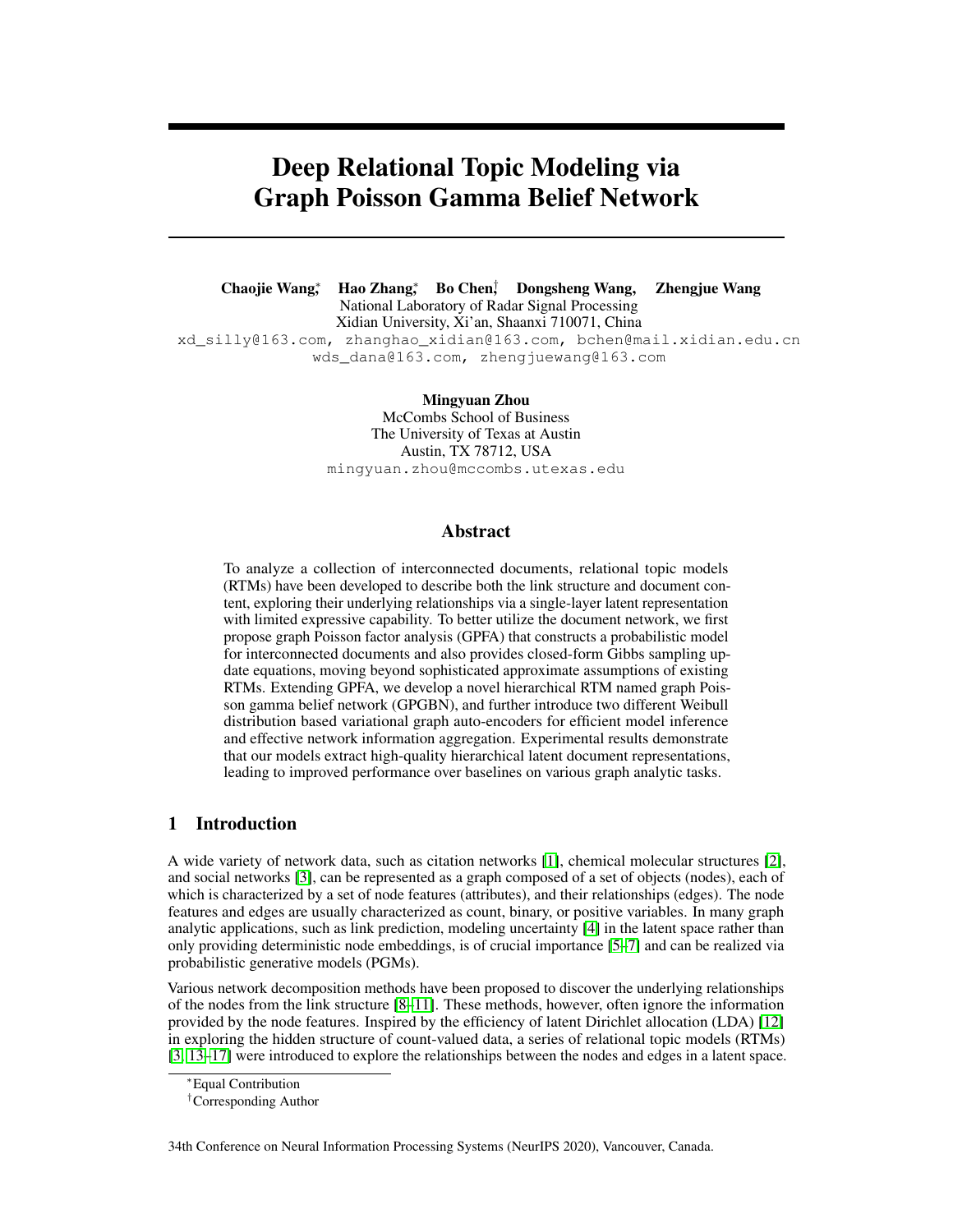Though achieving appealing performance, these RTMs are limited by their shallow structures that only employ a single-layer latent representation. Although there is a recent trend to develop deep probabilistic topic models [18–20] replacing LDA to provide multi-layer semantic representations, how to construct a hierarchical RTM to capture multi-layer semantic connections and use them together with graph learning remains an open research problem.

From another perspective, variational autoencoder (VAE) [21, 22] was extended for modeling graphstructured data, resulting in a variational graph autoencoder (VGAE) [23] parameterized by graph convolutional networks (GCNs) [24]. Further, focused on task-specific applications, several VGAEbased variations [2, 25–27] are introduced for various graph analytic tasks. To move beyond the naive choice of a Gaussian prior in combination with the inner product decoder in VGAE, some methods [4, 28] attempt to learn non-Gaussian latent representations and have achieved promising performance. However, these VGAEs mentioned only capture single-layer semantic representations and ignore the reconstruction information of node features, which may hurt the performance on node clustering or classification.

Inspired by both the advantages of existing RTMs and VGAEs and to move beyond their constraints, we first construct an interpretable hierarchical (deep) RTM, which is further developed as two different non-Gaussian VGAEs with multiple stochastic layers. The main contributions of this paper are:

- A novel RTM named graph Poisson factor analysis (GPFA), equipped with analytic conditional posteriors for efficient Gibbs sampling, is proposed to account for both node features and link structure by sharing their latent representations (topic proportions).
- To explore hierarchical latent representations of the nodes and reveal their relationships at different semantic levels, GPFA is extended to a deep generative model, referred to as graph Poisson gamma belief network (GPGBN). To the best of our knowledge, GPGBN is the first unsupervised deep RTM for analyzing network data.
- To move beyond Gaussian-based VGAEs, which often fail to well approximate sparse, nonnegative, and skewed document latent representations, and generalize GPGBN to different tasks, we combine GPGBN (decoder) with two Weibull distribution-based graph variational inference networks (encoder), resulting in two different Weibull graph autoencoders.
- Besides achieving state-of-the-art or comparable performance on various graph analytic tasks, our models provide a potential solution to explore multi-layer interpretable network relationships.

# 2 Related work

Probabilistic representation learning for network data has drawn considerable attentions. The related work can be roughly divided into two categories: one constructs a probabilistic relational topic model while the other leverages a graph autoencoder.

Relational topic models: Derived from the traditional topic models [12, 29], RTMs [14, 15] are introduced to jointly consider the generations of document contents and their relationships. Specifically, each document exhibits a latent mixture of topics, while the connections between documents are modeled as binary variables dependent on the topic assignments of the word tokens. Further, borrowing similar ideas from RTMs, more sophisticated probabilistic generative models (PGMs) [30–32] are developed for jointly modeling networks and text with topic models. These PGMs can also be easily applied to other fields, in particular, recommender systems [33, 34]. Due to the non-conjugacy between the prior and the link likelihood, traditional RTMs employ the variational inference (VI) with the mean-field assumption, which is often too restrictive in practice. To alleviate this issue, more sophisticated RTMs [35, 36] are developed for efficient collapsed Gibbs sampling, taking advantages of data augmentation techniques. However, these RTMs under-exploit hierarchical semantics, because i) they only employ single-layer document representations and  $ii$ ) the connections are measured based on their shallow representations.

Graph autoencoders: Recently, graph neural networks (GNNs) [37] have proven their efficacy in exploring the relational structure among objects, inspiring research involving transforming the document relational network as a graph and using GNNs to learn document representations. Notably, the edges in a graph can be regarded a special attention mechanism, which has been applied for many popular fields and achieved great success [38–41]. Further, VGAE [23] extends VAE [21] for graph-structured data, which encodes both the node features and adjacency matrix using a Gaussian inference model parameterized by GCNs [24], and then decode the latent representation to generate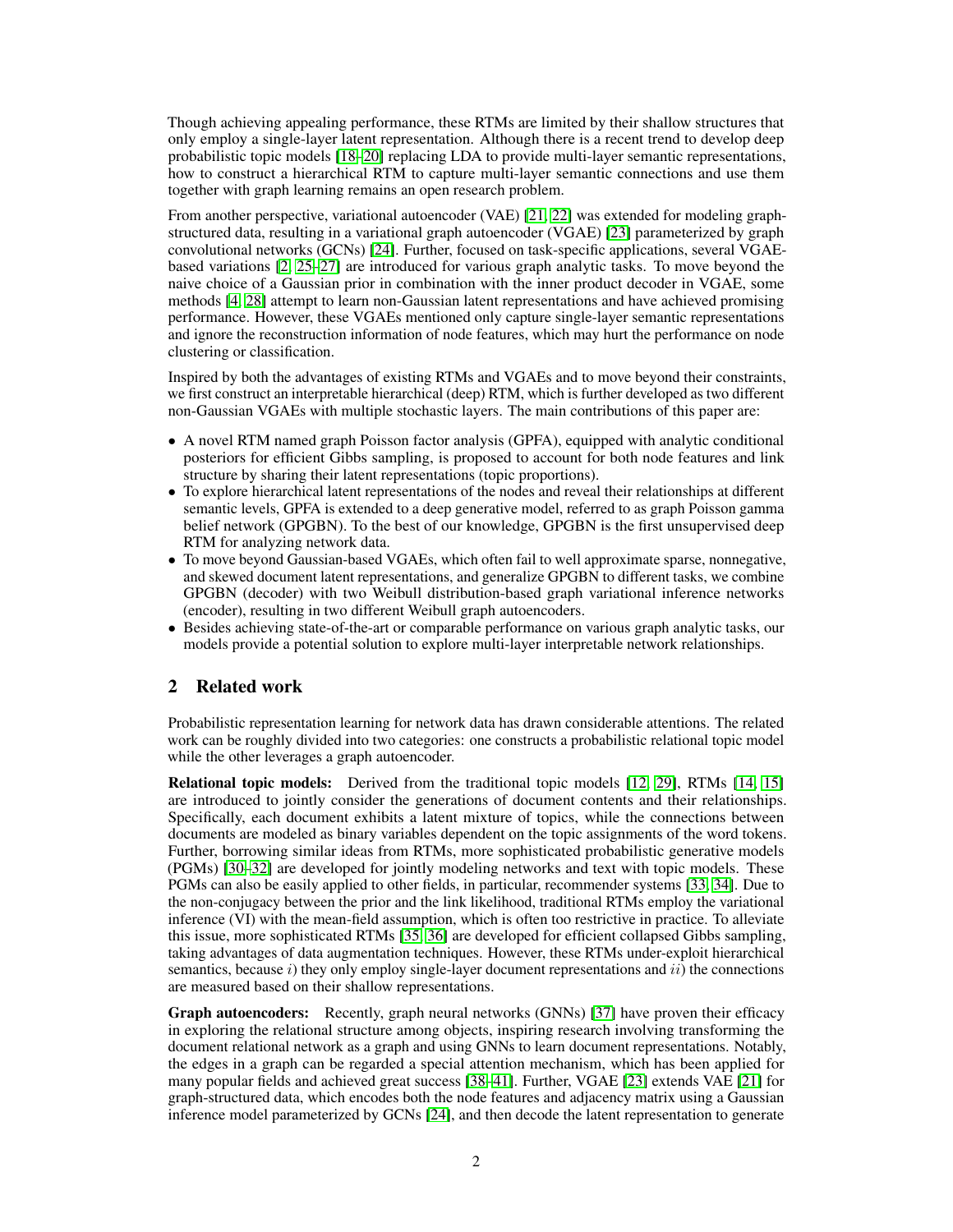

Figure 1: Illustration of (a) the generative (decoder) graphical model and (b) the inference (encoder) network, where the upper one in (a) describes GPFA and the bottom one describes GPGBN.

the adjacency matrix. To enrich the flexibility of posterior distributions, the semi-implicit VI (SIVI) [4, 42] and von Mises-Fisher distribution [28] are introduced to help better approximate complex posteriors. Though achieving state-of-the-art performance, these methods under-interpret the latent structure of network data, *e.g.*, the hierarchical semantics of document contents and the hierarchical relationships between nodes. Moreover, they ignore the generation of node features, resulting in relative poor performance in node-level tasks.

# 3 Deep relational topic models

To investigate the latent structure of network data more intuitively, in the following discussion, we focus on the widely used document relation networks (DRNs), due to their interpretable semantics. Nevertheless, our models can be generalized to other networks with nodes and edges expressed by count, binary, or positive values, as discussed in Appendix A. Below we first discuss how to represent a DRN as a graph and then introduce GPFA, which will be further extended to GPGBN to explore the hierarchical semantic topics and relationships of document networks.

# 3.1 Representing a DRN as a graph

Usually, a DRN containing N documents can be denoted as an undirected graph  $\mathcal{G} = \{ \mathcal{V}, \mathcal{E} \}$ , where  $V$  denotes the set of document nodes and  $E$  denotes the set of edges. Next we describe how to model the node features (document representations) and edges (relationships between documents).

Node features: Due to the efficiency of global semantics, such as word co-occurrence patterns, most DRNs consider the bag-of-words (BoW) vectors as document representations. Formally, the BoW representation of the *i*-th document is a high-dimensional sparse count vector  $x_i \in \mathbb{Z}^{K_0}$ , where  $\mathbb{Z} = \{0, 1, ...\}$  and  $K_0$  is the vocabulary size. Naturally, the node features of G can be represented as a matrix  $\mathbf{X} = [\boldsymbol{x}_1, \cdots, \boldsymbol{x}_N] \in \mathbb{Z}^{K_0 \times N}.$ 

**Adjacency matrix:** The weighted links in the DRN can be encapsulated as an  $N \times N$  adjacency matrix  $\mathbf{A} = \{a_{ij}\}_{i=1,j=1}^{N,N}$ , where  $a_{ij}$  represents the relationship between document i and j, taking binary, count, or real positive values [5, 14]. Considering most existing DRNs use a binary link to model whether two documents are associated, we focus on this scenario in the following discussion.

#### 3.2 Graph Poisson factor analysis

To construct a probabilistic model for graph G, we choose to model the node-feature likelihood  $p(\mathbf{X}|\cdot)$ and edge likelihood  $p(A|\cdot)$  jointly. Specifically, we present an overview of GPFA, as sketched in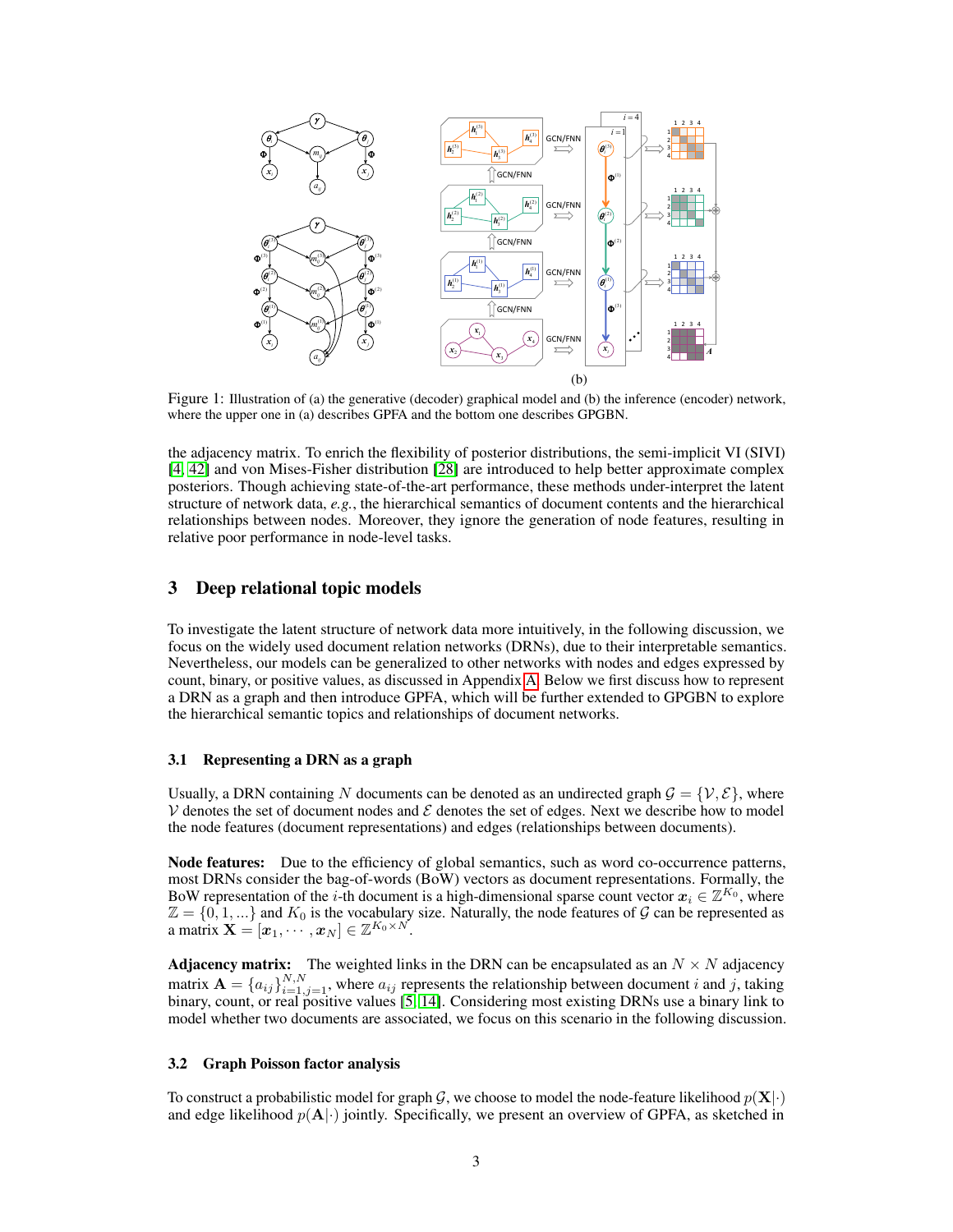Fig. 1(a), to describe the generations of both node features and edges, expressed as

$$
\begin{aligned}\n\boldsymbol{x}_i &\sim \text{Pois}(\boldsymbol{\Phi}\boldsymbol{\theta}_i), \qquad \boldsymbol{\phi}_k &\sim \text{Dir}(\boldsymbol{\eta}), \qquad \boldsymbol{\theta}_i &\sim \text{Gam}(\boldsymbol{\gamma}, 1/c_j), \\
a_{ij} &= \mathbf{1}_{m_{ij} > 0}, \quad m_{ij} &\sim \text{Pois}(\sum_{k=1}^{K_1} u_k \theta_{ik} \theta_{jk}), \quad u_k &\sim \text{Gam}(\alpha_k, 1/\beta_k),\n\end{aligned} \tag{1}
$$

where  $x_i$  is factorized as the product of the factor loading matrix (topics)  $\mathbf{\Phi} = [\phi_1, \dots, \phi_{K_1}] \in$  $\mathbb{R}_+^{K_0 \times K_1}$  and the gamma distributed factor scores (topic proportions)  $\theta_i = [\theta_{i1}; \dots; \theta_{iK_1}] \in \mathbb{R}_+^{K_1}$ under the Poisson likelihood; the Dirichlet prior is applied on  $\{\phi_k\}_{k=1}^{K_1}$ , for scale identifiability and ease of inference [20]; the binary edge  $a_{ij}$  is generated by first drawing a latent count  $m_{ij}$  from the Poisson distribution with rate parameter  $\sum_{k=1}^{K_1} u_k \theta_{ik} \theta_{jk}$  and then thresholding the count at 1 through the indicator function  $\mathbf{1}_{(.)}$ ;  $u_k$  indicates the importance of the k-th topic proportion pair in explaining the relations. Note that for count or real positive edges, one may use the Poisson likelihood or gamma-Poisson link [20] to model  $a_{ij}$ , which makes GPFA or GPGBN more flexible than GVAEs that often only build binary A via Bernoulli likelihood, as further discussed in Appendix A.

#### 3.3 Graph Poisson gamma belief network

To further explore the multilevel semantics of the documents, one straightforward extension of GPFA is to fix the edge generation in (1) but apply a hierarchical prior on the topic proportion  $\theta_i$  via the gamma belief network (GBN) [20]. However, the shallow edge generation ignores the relationships implied in multiple semantic levels. Therefore, as shown in Fig.  $1(a)$ , we construct a GPGBN with  $T$ hidden layer, expressed as:

$$
\boldsymbol{x}_{j}^{(1)} \sim \text{Pois}(\boldsymbol{\Phi}^{(1)}\boldsymbol{\theta}_{j}^{(1)}), \left\{\boldsymbol{\theta}_{j}^{(t)} \sim \text{Gam}(\boldsymbol{\Phi}^{(t+1)}\boldsymbol{\theta}_{j}^{(t+1)}, 1/c_{j}^{(t+1)})\right\}_{t=1}^{T-1}, \boldsymbol{\theta}_{j}^{(T)} \sim \text{Gam}(\boldsymbol{\gamma}, 1/c_{j}^{(T+1)}),
$$

$$
a_{ij} = 1(\delta_{ij} > 1), \quad \delta_{ij} = \sum_{t=1}^{T} m_{ij}^{(t)}, \quad \left\{ m_{ij}^{(t)} \sim \text{Pois}(\sum_{k=1}^{K_{t}} u_{k}^{(t)} \boldsymbol{\theta}_{ik}^{(t)} \boldsymbol{\theta}_{jk}^{(t)})\right\}_{t=1}^{T},
$$
(2)

where,  $K_t$  denotes the number of topic at layer t. Similar with GPFA, we apply a Dirichlet prior on each column of  $\mathbf{\Phi}^{(t)}$ , and a gamma prior on each  $u_k^{(t)}$  $k<sup>(t)</sup>$ . Intuitively, the node features **X** and adjacency matrix  ${\bf A}$  are tightly coupled by sharing the multilayer topic proportions  $\Theta=\{\bm{\theta}_j^{(t)}\}_{j=1,t=1}^{N,T}$ , making it possible to learn the hierarchical node representations and their relationships at multiple semantic levels. By integrating  $m_{ij}^{(t)}$  out, the generative process of the adjacency matrix is equivalent to

$$
a_{ij} \sim \text{Bernoulli}\left(1 - \exp\left(-\sum_{t=1}^T \sum_{k=1}^{K_t} u_k^{(t)} \theta_{ik}^{(t)} \theta_{jk}^{(t)}\right)\right). \tag{3}
$$

Further, using the law of total expectation, we have

$$
\mathbb{E}\left[\boldsymbol{x}_j\right] - \left[\prod_{l=1}^t \boldsymbol{\Phi}^{(l)}\right] \frac{\boldsymbol{\theta}_j^{(t)}}{\prod_{l=2}^t c_j^{(l)}}, \quad \mathbb{E}\left[a_{ij}\right] - \left[1 - \exp\left(-\sum_{t=1}^T \sum_{k=1}^{K_t} u_k^{(t)} \theta_{ik}^{(t)} \theta_{jk}^{(t)}\right),\tag{4}
$$

which reveals some appealing model properties as described below.

#### 3.4 Model properties

**Hierarchical semantic topics:** Eq. (4) implies that the conditional expectation of  $x_j$  is a linear combination of the columns in  $\prod_{l=1}^t \Phi^{(l)}$ , with  $\theta_j^{(t)}$  viewed as a document-dependent topic proportion. Therefore,  $\prod_{l=1}^{t-1} \boldsymbol{\Phi}^{(l)} \boldsymbol{\phi}_k^{(t)}$  $k_k^{(t)}$  can be naturally interpreted as the projection of topic  $\phi_k^{(t)}$  $\binom{t}{k}$  to the observation space, providing us a principled way to visualize the topics at multiple semantic levels.

Multi-layer semantic relationships: Defining  $a_{ij}^{(t)} = \sum_{k=1}^{K_t} u_k^{(t)}$  ${}_{k}^{(t)}\theta_{ik}^{(t)}\theta_{jk}^{(t)}$  and encapsulating  ${a_{ij}^{(t)}}_{i=1,j=1}^{N,N}$  as  $\mathbf{A}^{(t)}$ , the matrix  $\mathbf{A}^{(t)}$  can be interpreted as an "adjacency matrix" at layer t, as shown in Fig. 3. Further, by substituting  $\mathbf{A}^{(t)}$  into (4), we have  $\mathbb{E}[\mathbf{A}] = 1 - \exp\left(-\sum_{t=1}^{T} \mathbf{A}^{(t)}\right)$ , indicating that the relationships in the observation space aggregates the adjacency matrices across all semantic layers. Moreover, the positive scale parameter  $u_k^{(t)}$  $k<sup>(t)</sup>$  changes with k and t, which implies that the topic proportions (at different layers) make different contributions to each edge generation.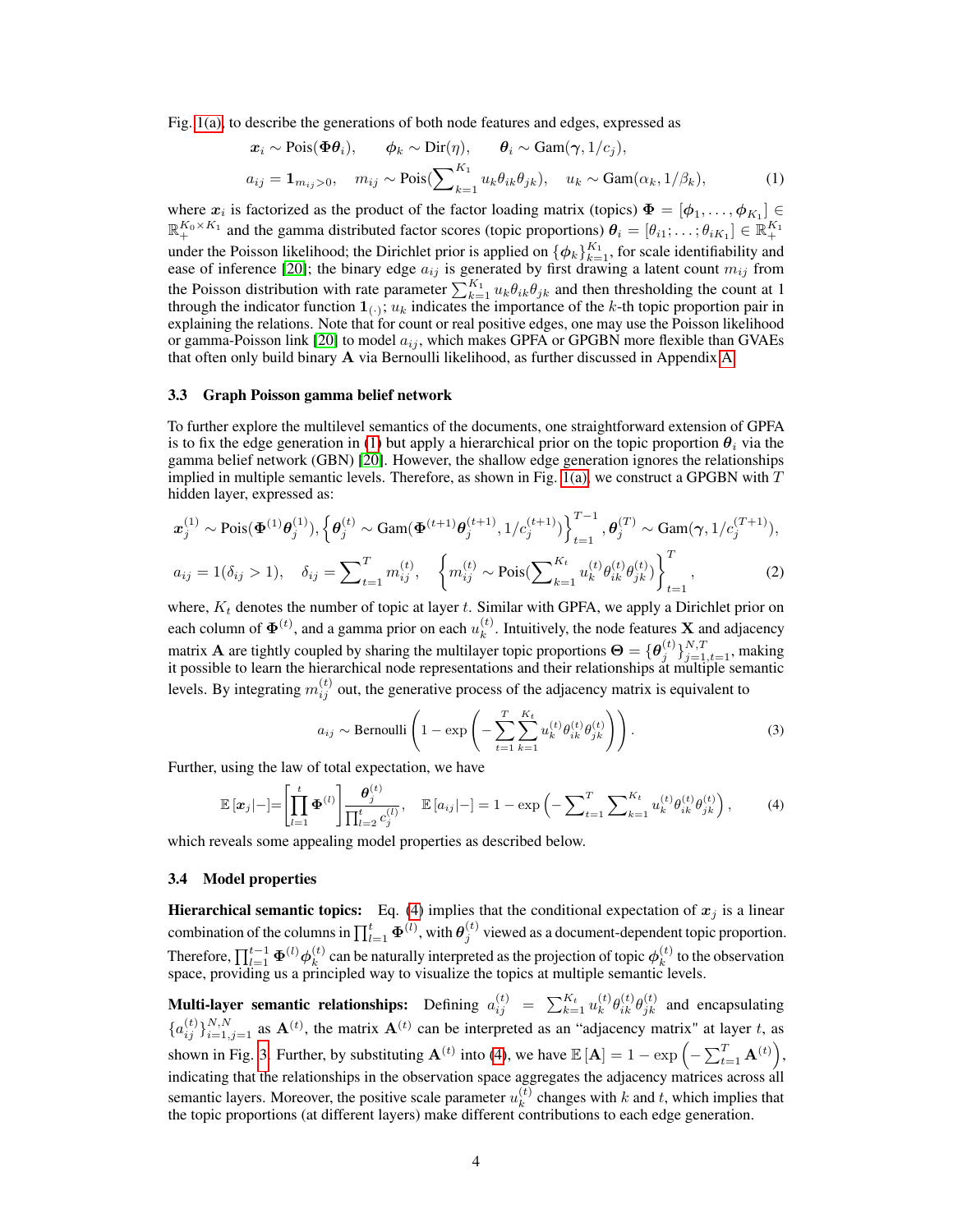Effectiveness of BerPo link: An appealing property of the BerPo link in (3) (as opposed to other link functions for binary observations, such as logistic/probit) is that the inference cost only depends on the number of nonzeros in the observations [11], making it an ideal choice for the problems involving the large-scale graph with sparse edges. Moreover, this excellent property also makes the graph autoencoder to be introduced below convenient to be inferred.

Analytic posteriors for efficient gibbs sampling: Compared with existing RTMs [14, 15] that perform approximate inference due to the non-conjugacy of the model, GPGBN provides analytic conditional posteriors for all parameters, which can be inferred efficiently via a Gibbs sampler. Specifically, the sampling update equation for the topic proportion  $\theta_j^{(t)}$  is formulated as

$$
p(\theta_{jk}^{(t)}|-) \sim \text{Gam}\big(x_{\cdot jk}^{(t)} + \phi_{k\cdot}^{(t+1)}\theta_j^{(t+1)} + \sum_{i \neq j} m_{ijk}^{(t)}, [-\ln(1-p_j^{(t)}) + c_j^{(t+1)} + u_k^{(t)}\sum_{i \neq j} \theta_{ik}^{(t)}]^{-1}\big),\tag{5}
$$

where  $x_{j,k}^{(t)}$  and  $m_{ijk}^{(t)}$  are latent count variables that are independently sampled from the corresponding node feature and relative edges at layer  $t$ , respectively. See detailed derivations in Appendix B.

# 4 Weibull graph autoencoders

Although the analytic conditional posteriors of GPGBN result in an efficient Gibbs sampler that can be further accelerated with GPU  $[43]$ , GPGBN is limited by three disadvantages: i) characterized by a top-down generative structure, it relies on time-consuming batch sampling when inferring the latent representations;  $ii)$  as applied in different tasks and datasets, GPGBN has difficulties in balancing the importance of modeling the node features  $X$  and adjacency matrix  $A$ ; iii) restricted by Gibbs sampling, it is not easy to plug in extra side information to extend GPGBN, such as the node labels. To this end, we combine GPGBN (decoder) with two different Weibull distribution-based graph inference networks (encoder), providing two deep Weibull graph autoencoders.

Given the global parameters  $\{\bm{\Phi}^{(t)},\bm{u}^{(t)}\}_{t=1}^T$  (with  $\bm{u}^{(t)} = [u^{(t)}_1,\cdots,u^{(t)}_{K_t}]$  $\binom{t}{K_t}$ ) in (14), the task is to infer the local parameters  $\theta_j^{(t)}$  and  $m_{ij}^{(t)}$ . Inspired by  $\beta$ -VAE [44], we introduce a hyper-parameter  $\beta$  into the evidence lowerbound (ELBO) of data log-likelihood  $\log p(X, A)$ , which can be expressed as

$$
L = \sum_{j=1}^{N} \mathbb{E}\left[\ln p(\boldsymbol{x}_j|\boldsymbol{\Phi}^{(1)},\boldsymbol{\theta}_j^{(1)})\right] + \beta \mathbb{E}\left[\ln p(\boldsymbol{A}|\{\boldsymbol{\Theta}^{(t)}\}_{t=1}^T)\right] - \sum_{j=1}^{N} \sum_{t=1}^{T} \mathbb{E}\left[\ln \frac{q(\boldsymbol{\theta}_j^{(t)}|-)}{p(\boldsymbol{\theta}_j^{(t)}|\boldsymbol{\Phi}^{(t+1)},\boldsymbol{\theta}_j^{(t+1)})}\right],
$$
\n(6)

where, the expectations are taken with respect to a fully factorized variational distribution as  $\prod_{i,j=1}^N \prod_{t=1}^T q(\theta_j^{(t)}) q(m_{ij}^{(t)})$ ,  $\beta$  is a trade-off parameter between the two likelihoods, indicating different levels of attentions on nodes and edges. Note that the posterior of  $m_{ij}^{(t)}$  follows a Poisson distribution (see details in Appendix B), which is a discrete distribution and hard to optimize. Fortunately,  $m_{ij}^{(t)}$  can be integrated out as (3), resulting in that we only need to approximate  $q(\theta_j^{(t)})$ . This is another reason why we use the BerPo link in GPGBN.

## 4.1 Weibull upward-downward variational encoder

Most existing VGAEs rely on Gaussian latent variables, which often fail to well approximate the posteriors of document latent representations, which are often sparse, nonnegative, and skewed. To circumvent the challenging optimization of the gamma distributed conditional posterior of  $\theta_j^{(t)}$  shown in (19), and move beyond deterministic encoder, we adopt a Weibull upward-downward variational encoder (WUDVE) [45] to approximate the gamma distributed conditional posterior as

$$
q(\theta_j^{(t)}|-) = \text{Weibull}(k_j^{(t)} + \Phi^{(t+1)}\theta_j^{(t+1)}, \lambda_j^{(t)}),
$$
\n(7)

where, the parameters  $k_j^{(t)}, \lambda_j^{(t)} \in \mathbb{R}^{K_t}$  are deterministically transformed from the observed node features  $X$  and adjacency matrix  $A$ . Below we present two different inference networks to realize those transformations, one based on fully-connected neural networks (FNNs) and the other on GCNs.

Weibull-based FNN encoder: To aggregate the information in both node features and edges, a concatenated feature vector  $d_j = [x_j; a_j] \in \mathbb{Z}^{K_0+N}$  is constructed for the j-th document, where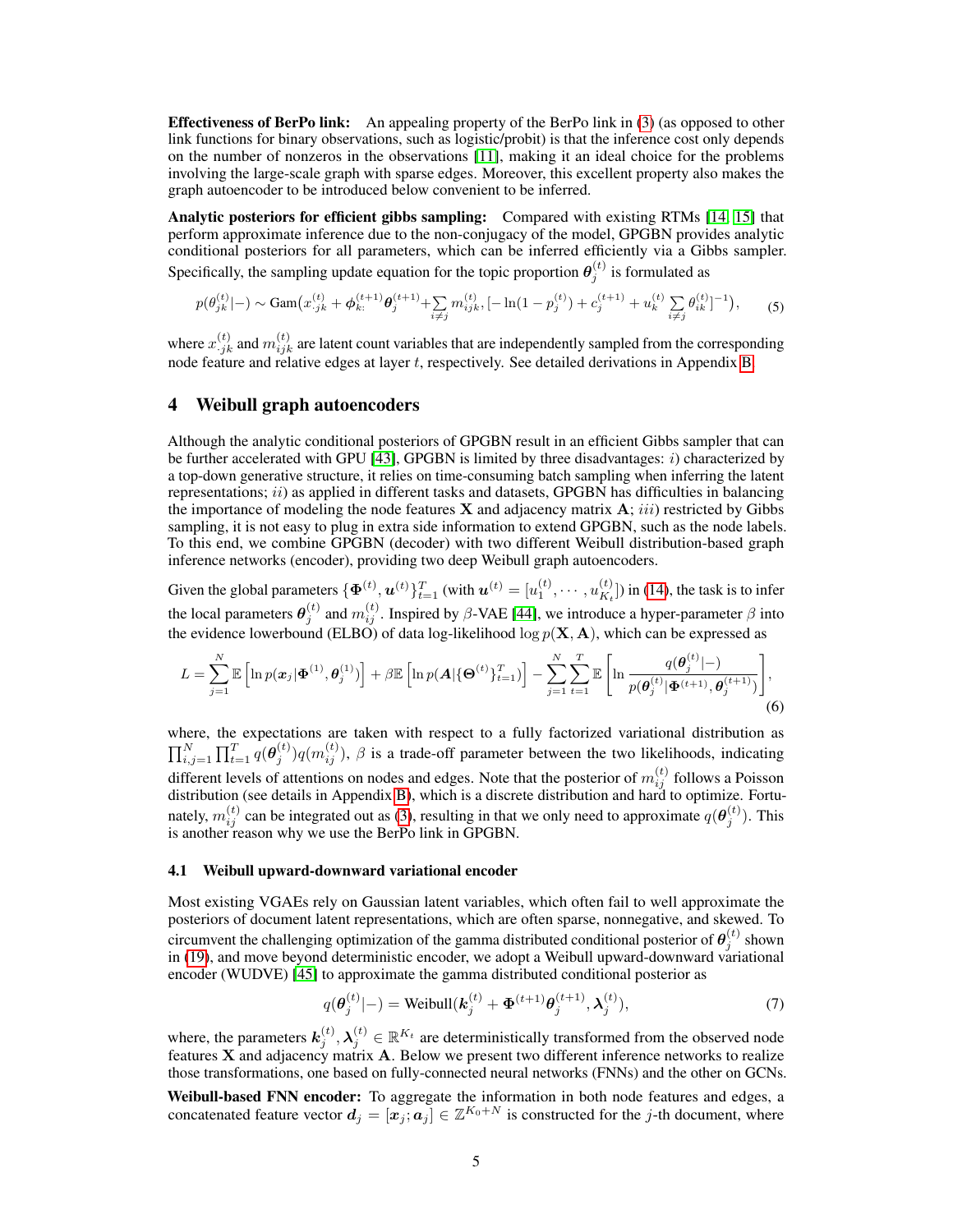

Figure 2: Visualization of a document subnetwork learned by a 3-layer GPGBN on 20news dataset. Taking the 40th document as the source node, other documents, whose connections at layer t (denoted as  $u_k^{(t)} \theta_{ik}^{(t)} \theta_{jk}^{(t)}$ ) are larger than a threshold  $\tau$ , are displayed in the black boxes, and the key words of connected topics, from shallow to deep, are displayed in the blue, green, and red text boxes, respectively. The common content between the documents and their associated topics are highlighted with the corresponding topic color.

 $a_j \in \mathbb{Z}^N$  is the j-th column of A, indicating the relationships between the j-th document and the other documents. Then,  $d_j$  is fed into a FNN to obtain  $\{k_j^{(t)}, \lambda_j^{(t)}\}_{j=1, t=1}^{N,T}$  in (7) as

$$
\mathbf{h}_{j}^{(0)} = \ln(1 + \mathbf{d}_{j}), \qquad \mathbf{h}_{j}^{(t)} = \ln[1 + \exp(\mathbf{W}_{1}^{(t)} \mathbf{h}_{j}^{(t-1)} + \mathbf{b}_{1}^{(t)})], \quad t = 1, \cdots, T,
$$
\n
$$
\mathbf{k}_{j}^{(t)} = \ln[1 + \exp(\mathbf{W}_{2}^{(t)} \mathbf{h}_{j}^{(t)} + \mathbf{b}_{2}^{(t)})], \quad \mathbf{\lambda}_{j}^{(t)} = \ln[1 + \exp(\mathbf{W}_{3}^{(t)} \mathbf{h}_{j}^{(t)} + \mathbf{b}_{3}^{(t)})], \quad t = 0, \cdots, T,
$$
\n(8)\nwhere\n
$$
\{\mathbf{b}_{i}^{(t)}\}_{i=1, t=1}^{3, T} \in \mathbb{R}^{K_{t}}, \{\mathbf{W}_{i}^{(t)}\}_{i=1, t=1}^{3, T} \in \mathbb{R}^{K_{t} \times K_{t-1}}, \text{and } \{\mathbf{h}_{j}^{(t)}\}_{j=1, t=1}^{N, T} \in \mathbb{R}^{K_{t}}.
$$

Weibull-based GCN encoder: Attracted by the excellent ability of GCN [24] in aggregating and propagating graph structure information, we construct a deterministic transformation from  $\{X, A\}$ to  $\{\boldsymbol{k}_j^{(t)},\boldsymbol{\lambda}_j^{(t)}\}_{j=1,t=1}^{N,T}$  in (7) with GCNs as

$$
\mathbf{H}^{(0)} = \ln(\mathbf{X}^{T}), \qquad \mathbf{H}^{(t)} = \ln[1 + \exp(\tilde{\mathbf{A}}\mathbf{H}^{(t-1)}\mathbf{W}_{1}^{(t)})], \qquad t = 1, \cdots, T,
$$

$$
\mathbf{K}^{(t)} = \ln[1 + \exp(\tilde{\mathbf{A}}\mathbf{H}^{(t)}\mathbf{W}_{2}^{(t)})], \quad \mathbf{\Lambda}^{(t)} = \ln[1 + \exp(\tilde{\mathbf{A}}\mathbf{H}^{(t)}\mathbf{W}_{3}^{(t)})], \quad t = 0, \cdots, T,
$$
(9)

where,  $\mathbf{K}^{(t)} = [\mathbf{k}_1^{(t)}; \cdots; \mathbf{k}_N^{(t)}] \in \mathbb{R}^{N \times K_t}, \, \mathbf{\Lambda}^{(t)} = [\boldsymbol{\lambda}_1^{(t)}; \cdots; \boldsymbol{\lambda}_N^{(t)}] \in \mathbb{R}^{N \times K_t}, \, \{\mathbf{W}_i^{(t)}\}_{i=1, t=1}^{3, T} \in$  $\mathbb{R}^{K_{t-1}\times K_t}$  denotes the GCN filters,  $\mathbf{H}^{(t)} \in \mathbb{R}^{N\times K_t}$  the node embedding at layer  $t, \tilde{\mathbf{A}} = \mathbf{Q}^{-\frac{1}{2}}\mathbf{A}\mathbf{Q}^{-\frac{1}{2}}$ the normalized symmetric adjacent matrix which is shared across all layers with degree matrix Q.

#### 4.2 End-to-end training

Combining the probabilistic decoder GPGBN with the Weibull-based FNN or GCN encoder, we develop two deep probabilistic graph autoencodings based on RTM, as shown in Fig. 1, named as Weibull Graph Autoencoder (WGAE) and Weibull Graph Convolutional Autoencoder (WGCAE), respectively. In what follows, a hybrid Bayesian inference is employed to learn all parameters  $\mathbf{\Omega}\, =\, \{ \{ \boldsymbol{\Phi}^{(t)} \}_{t=1}^{T}, \{ u^{(t)}_k$  $\{f_k^{(t)}\}_{k=1,t=1}^{K_t,T}$ ,  $\mathbf{W}_e$  in our models, where  $\mathbf{W}_e$  encapsulates all parameters in the encoder. More specifically, we adopt a SGMCMC-based method [46] to update  $\Phi^{(t)}$  and a SGD-based method to update  $\{ \{ u_k^{(t)} \}$  ${k \choose k}^{K_t,T}_{k=1,t=1}, \mathbf{W}_e$ , resulting in an end-to-end training. The detailed training algorithm is provided in Appendix C, and the released code<sup>3</sup> is implemented with TensorFlow [47], combined with pyCUDA [48] for parallel Gibbs sampling.

## 5 Experiments

#### 5.1 Hierarchical semantic topics and relationships

Distinct from all existing RTMs and GVAEs, GPGBN is able to provide an explicit solution to explore multi-layer interpretable network relationships. To investigate the hierarchical semantic topics and relationships learned by GPGBN, we train a 3-layer GPGBN on 20news dataset with

<sup>3</sup> https://github.com/BoChenGroup/GPGBN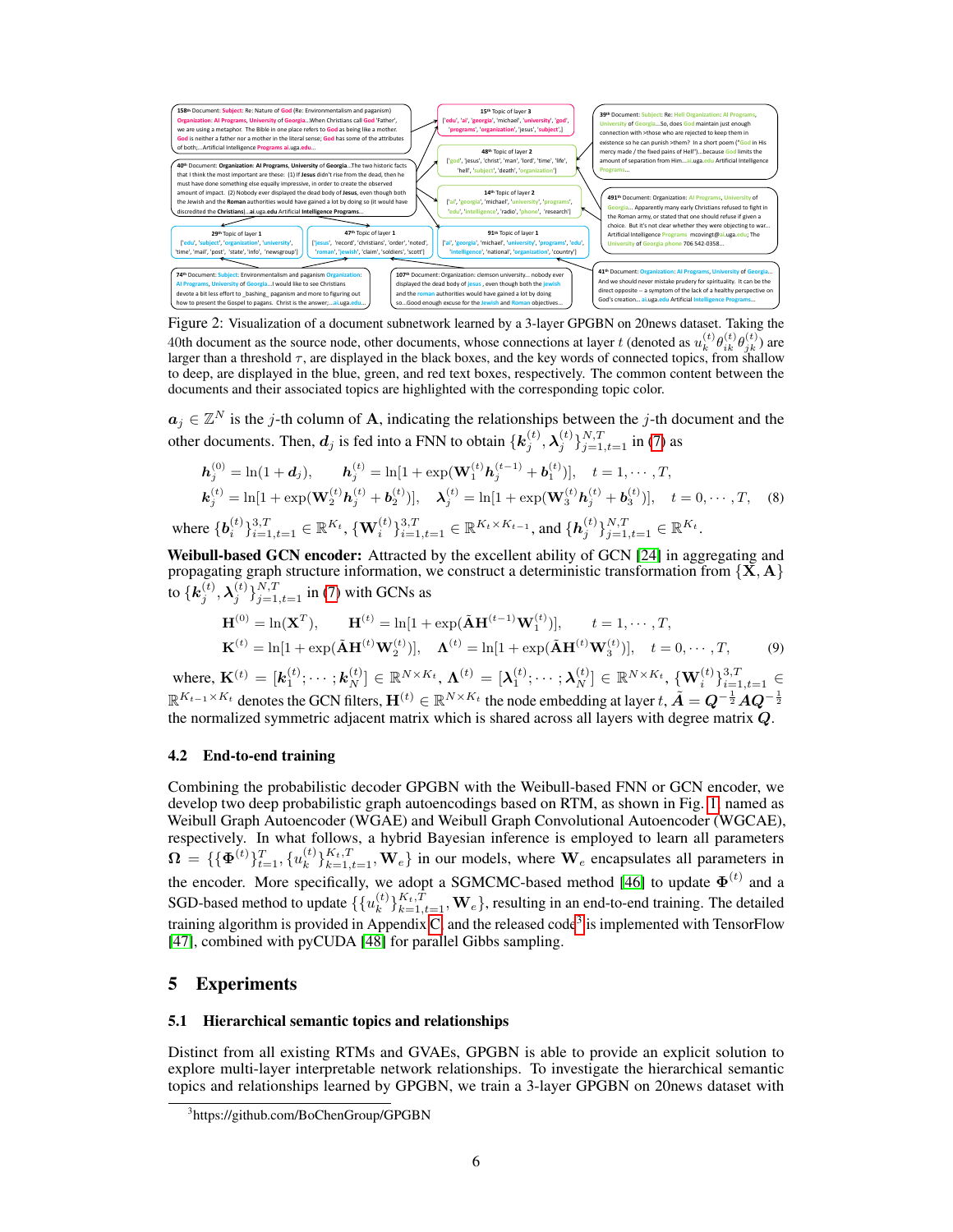| Method           | Coil           |                |                | <b>TREC</b>    | R8             |                |
|------------------|----------------|----------------|----------------|----------------|----------------|----------------|
|                  | <b>ACC</b>     | NMI            | <b>ACC</b>     | NMI            | <b>ACC</b>     | NMI            |
| <b>NMF</b> [51]  | $60.4 \pm 0.6$ | $72.6 \pm 0.5$ | $62.6 \pm 0.6$ | $45.5 \pm 0.7$ | $54.6 \pm 0.6$ | $37.4 \pm 0.5$ |
| LDA [12]         | $59.4 \pm 0.5$ | $71.4 \pm 0.5$ | $60.9 \pm 0.7$ | $43.2 + 0.7$   | $53.8 \pm 0.6$ | $36.9 \pm 0.6$ |
| <b>PGBN [20]</b> | $61.2 \pm 0.3$ | $73.4 \pm 0.4$ | $61.9 + 0.5$   | $44.1 \pm 0.4$ | $54.7 \pm 0.5$ | $37.6 + 0.4$   |
| GAE [23]         | $65.8 \pm 0.4$ | $77.0 \pm 0.4$ | $68.9 \pm 0.4$ | $52.8 \pm 0.3$ | $67.2 + 0.4$   | $44.5 + 0.4$   |
| <b>VGAE</b> [23] | $66.3 \pm 0.2$ | $77.2 \pm 0.2$ | $69.0 + 0.3$   | $53.0 + 0.3$   | $67.4 + 0.3$   | $44.6 + 0.3$   |
| SIG-VAE [4]      | $66.5 \pm 0.2$ | $77.3 \pm 0.2$ | $69.2 \pm 0.4$ | $53.3 \pm 0.3$ | $67.5 \pm 0.3$ | $44.8 \pm 0.3$ |
| RTM [13]         | $70.7 \pm 0.6$ | $82.8 \pm 0.5$ | $71.5 \pm 0.7$ | $55.6 \pm 0.6$ | $70.4 \pm 0.7$ | $45.9 \pm 0.6$ |
| <b>GPFA</b>      | $73.2 \pm 0.5$ | $84.6 \pm 0.4$ | $72.0 \pm 0.6$ | $56.1 \pm 0.6$ | $72.4 \pm 0.7$ | $46.8 \pm 0.5$ |
| <b>GPGBN</b>     | $73.6 \pm 0.5$ | $85.0 \pm 0.5$ | $72.3 \pm 0.5$ | $56.5 \pm 0.4$ | $73.3 \pm 0.5$ | $47.5 \pm 0.4$ |
| <b>GNMF</b> [5]  | 78.7±2.5       | $88.2 \pm 0.7$ | $72.5 \pm 1.8$ | $56.8 \pm 0.9$ | $73.8 \pm 1.4$ | $47.8 \pm 1.1$ |
| WGAE-layer1      | $77.5 + 0.4$   | $87.7 + 0.4$   | $74.2 + 0.4$   | $58.3 \pm 0.3$ | $76.4 + 0.4$   | $50.3 \pm 0.4$ |
| WGAE-layer2      | $79.1 \pm 0.2$ | $88.1 + 0.3$   | $74.6 \pm 0.3$ | $58.7 + 0.2$   | $77.3 \pm 0.3$ | $51.0 + 0.5$   |
| WGAE-layer3      | $81.6 \pm 0.2$ | $88.3 \pm 0.2$ | $74.8 \pm 0.4$ | $59.0 + 0.2$   | $77.6 \pm 0.3$ | $51.4 + 0.3$   |
| WGCAE-layer1     | $80.5 \pm 0.5$ | $87.9 \pm 0.4$ | $74.5 \pm 0.4$ | $58.6 \pm 0.3$ | $77.5 \pm 0.5$ | $51.1 \pm 0.4$ |
| WGCAE-layer2     | $82.3 + 0.4$   | $89.0 + 0.4$   | $75.0 + 0.3$   | $59.3 + 0.2$   | $78.0 + 0.4$   | $52.0 + 0.3$   |
| WGCAE-layer3     | $83.3 + 0.2$   | 89.5 $\pm$ 0.2 | $75.3 + 0.3$   | $59.5 \pm 0.3$ | $78.2 + 0.3$   | $52.3 + 0.3$   |

Table 1: Comparison of node clustering performance.

efficient Gibbs sampling. As shown in Fig. 2, we select the 40th document as the source node and exhibit other related documents, whose connections to the *i*th  $(i = 40)$  document satisfy the constraint  $u_k^{(t)}$  $\theta_{ik}^{(t)}\theta_{jk}^{(t)}\theta_{jk}^{(t)} > \tau$ , where,  $u_k^{(t)}$  $\psi_k^{(t)} \theta_{ik}^{(t)} \theta_{jk}^{(t)}$  indicates the connection weight between the *i*th and jth documents at kth topic of layer t,  $\tau$  is a hyperparameter to adjust the complexity of the subnetwork. Then we display the document contents in the black text boxes and key words of hierarchical topics at multiple semantic levels, from shallow to deep, highlighted in the blue, green, and red text boxes, respectively. It's interesting to notice that the 40th document is related with 41th, 107th, and 74th documents at specific topics of the first hidden layer, like 29th topic on "edu, organization, university" and 47th topic on "jesus, christians, jewish", and has connections with other documents at higher semantic levels. Moreover, there is a clear trend that the topics become more and more general, with the increasing of the network depth, and we will exhibit hierarchical semantic topic trees and more visualized sub-networks learned by GPGBN in Appendix D.

#### 5.2 Quantitative graph analysis tasks

The effectiveness and efficiency of WGAE and WGCAE are evaluated on several well-known graph analytic tasks, including link prediction, node clustering, and node classification (in Appendix F).

**Datasets & Model settings:** We consider six widely used benchmarks, including Coil [5], TREC [43], and R8 [49] for node clustering, and Cora, Citeseer and Pubmed [50] for link prediction and node classification. We perform three WGAEs/WGCAEs with different stochastic layers, *i.e.*,  $T \in \{1, 2, 3\}$ , and set the network structure as  $K_1 = K_2 = K_3 = C$ , where C is set as the total number of classes for node clustering/classification, and 16 for link prediction following VGAE [23] to make a fair comparision. The summary statistics of these datasets and other implementation details (such as dataset preprocess and hyperparameter settings etc.) are described in Appendix E.

**Node clustering:** We concatenate the multilayer topic proportions  $\{\theta_j^{(t)}\}_{t=1}^T$  for each document and employ K-means to realize the clustering. Our models are compared with other related node clustering models, mainly concerning three classes: i) without edge generation, factorization based methods are considered to model the node features, including NMF [51], LDA [12], and PGBN [20]; ii) existing graph autoencoders, GAE, VGAE [23], and SIG-VAE [4], which have no node generation;  $iii)$  methods that model both node and edge generations, like RTM [13] and GNMF [5].

As shown in Table 1, the accuracy (AC) and normalized mutual information metric (NMI) are used to measure the clustering performance following Cai et al. [5]. Compared with the methods in the first group that only model the node features, the graph autoencoder approaches in the second group aggregate the information in both nodes and edges via the encoder, exhibiting higher scores. However, those graph autoencoders focus obsessively on the generation of the edges but ignore the node generation, leading to worse performance relative to the models in group three, indicating the importance of node generation in clustering tasks. Among these graph-based models in group three, the proposed GPFA outperforms traditional RTM, attributed to the more accurate posterior estimations. With a controllable weight that balances the node and edge generations, WGAEs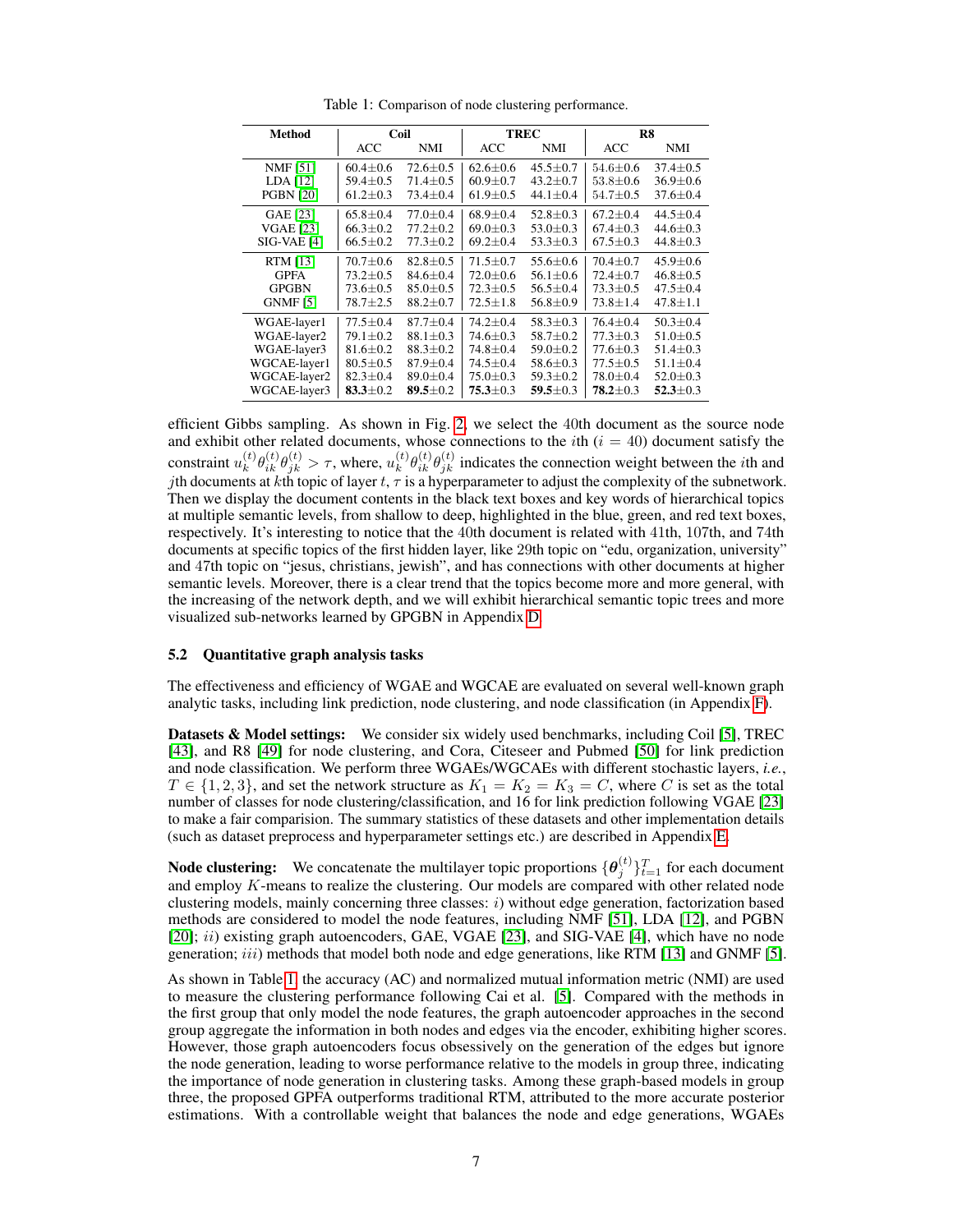| Table 2: Comparison of link prediction performance. |                 |                 |                 |                 |                 |                 |  |  |  |  |
|-----------------------------------------------------|-----------------|-----------------|-----------------|-----------------|-----------------|-----------------|--|--|--|--|
| Method                                              | Cora            |                 | <b>Citeseer</b> |                 | Pubmed          |                 |  |  |  |  |
|                                                     | <b>AUC</b>      | AP              | <b>AUC</b>      | AP              | <b>AUC</b>      | AP              |  |  |  |  |
| SC [52]                                             | $84.6 \pm 0.01$ | $88.5 \pm 0.00$ | $80.5 \pm 0.01$ | $85.0 \pm 0.01$ | $84.2 \pm 0.02$ | $87.8 \pm 0.01$ |  |  |  |  |
| DW [6]                                              | $83.1 \pm 0.01$ | $85.0 \pm 0.00$ | $80.5 \pm 0.02$ | $83.6 \pm 0.01$ | $84.4 \pm 0.00$ | $84.1 \pm 0.00$ |  |  |  |  |
| GAE [23]                                            | $91.0 \pm 0.02$ | $92.0 \pm 0.03$ | $89.5 \pm 0.04$ | $89.9 \pm 0.05$ | $96.4 \pm 0.00$ | $96.5 \pm 0.00$ |  |  |  |  |
| <b>VGAE [23]</b>                                    | $91.4 \pm 0.01$ | $92.6 \pm 0.01$ | $90.8 \pm 0.02$ | $92.0 \pm 0.02$ | $94.4 \pm 0.02$ | $94.7 \pm 0.02$ |  |  |  |  |
| <b>SEAL</b> [7]                                     | $90.1 \pm 0.1$  | $83.0 \pm 0.3$  | $83.6 \pm 0.2$  | $77.6 \pm 0.2$  | $96.7 \pm 0.1$  | $90.1 \pm 0.1$  |  |  |  |  |
| G <sub>2</sub> G <sub>[53]</sub>                    | $92.1 \pm 0.9$  | $92.6 \pm 0.8$  | $95.3 \pm 0.7$  | $95.6 \pm 0.7$  | $94.3 \pm 0.3$  | $93.4 \pm 0.5$  |  |  |  |  |
| $S$ -VGAE [28]                                      | $94.1 \pm 0.1$  | $94.1 \pm 0.3$  | $94.7 \pm 0.2$  | $95.2 \pm 0.2$  | $96.0 \pm 0.1$  | $96.0 \pm 0.1$  |  |  |  |  |
| NF-VGAE [4]                                         | $92.4 \pm 0.6$  | $93.0 \pm 0.5$  | $91.8 \pm 0.3$  | $93.0 \pm 0.8$  | $96.6 \pm 0.3$  | $96.7 \pm 0.4$  |  |  |  |  |
| Naive SIG-VAE [4]                                   | $94.0 \pm 0.5$  | $93.3 \pm 0.4$  | $94.3 \pm 0.8$  | $93.6 \pm 0.9$  | $96.5 \pm 0.7$  | $96.0 \pm 0.5$  |  |  |  |  |
| $SIG-VAE$ (IP) [4]                                  | $94.4 \pm 0.1$  | $94.4 \pm 0.1$  | $95.9 \pm 0.1$  | $95.4 \pm 0.1$  | $96.7 \pm 0.1$  | $96.7 \pm 0.1$  |  |  |  |  |
| $SIG-VAE (K=1, J=1) [4]$                            | $91.8 \pm 0.06$ | $93.0 \pm 0.08$ | $91.3 \pm 0.04$ | $92.4 \pm 0.04$ | $94.8 \pm 0.08$ | $95.2 \pm 0.06$ |  |  |  |  |
| $SIG-VAE (K=15, J=20) [4]$                          | $92.1 \pm 0.04$ | $93.2 \pm 0.06$ | $91.6 \pm 0.02$ | $92.7 \pm 0.03$ | $95.0 \pm 0.08$ | $95.4 \pm 0.04$ |  |  |  |  |
| $SIG-VAE (K=150, J=2000) [4]$                       | $96.0 \pm 0.04$ | $95.8 \pm 0.06$ | $96.4 \pm 0.02$ | $96.3 \pm 0.02$ | $97.0 \pm 0.07$ | $97.2 \pm 0.04$ |  |  |  |  |
| WGAE-layer1                                         | $92.6 \pm 0.02$ | $93.5 \pm 0.03$ | $93.6 \pm 0.05$ | $92.5 \pm 0.08$ | $94.6 \pm 0.04$ | $94.8 \pm 0.04$ |  |  |  |  |
| WGAE-layer2                                         | $93.4 \pm 0.02$ | $94.0 \pm 0.02$ | $94.1 \pm 0.04$ | $93.4 \pm 0.06$ | $95.1 \pm 0.02$ | $95.3 \pm 0.03$ |  |  |  |  |
| WGAE-layer3                                         | $93.8 \pm 0.01$ | $94.2 \pm 0.02$ | $94.3 \pm 0.04$ | $93.9 \pm 0.04$ | $95.5 \pm 0.03$ | $95.8 \pm 0.02$ |  |  |  |  |
| WGCAE-layer1                                        | $93.4 \pm 0.04$ | $94.1 \pm 0.04$ | $94.5 \pm 0.06$ | $94.4 \pm 0.07$ | $94.9 \pm 0.04$ | $95.5 \pm 0.05$ |  |  |  |  |
| WGCAE-layer2                                        | $94.5 \pm 0.02$ | $94.8 \pm 0.03$ | $95.6 \pm 0.03$ | $95.8 \pm 0.04$ | $96.0 \pm 0.04$ | $96.1 \pm 0.04$ |  |  |  |  |
| WGCAE-layer3                                        | $95.0 \pm 0.02$ | $95.1 \pm 0.02$ | $96.5 \pm 0.02$ | $96.6 \pm 0.02$ | $96.5 \pm 0.02$ | $96.7 \pm 0.02$ |  |  |  |  |

Table 2: Comparison of link prediction performance.

and WGCAEs further improve the clustering performance, where WGCAEs, benefiting from the effectiveness of GCN in graph representation, achieve higher scores than WGAEs under the same network structure settings. Moreover, the performance improvement of PGBN over LDA, GPGBN over GPFA, and multilayer WGAE/WGCAE over single-layer WGAE/WGCAE demonstrate that the richer semantics provided by a deeper probabilistic model can boost the clustering performance.

Link prediction: Following VGAE [23], we train the model on an incomplete version of the network data, with 5% and 10% of the citation links used for validation and test, respectively. We realize the link prediction task via link generation and compare our models with some related ones, including spectral clustering (SC) [52], DeepWalk (DW) [6], GAE and VGAE [23], S-VGAE [28], SIG-VAE ( $K$  and  $J$  represents the sampling numbers of SIVI in every iteration), NF-VGAE [4], SEAL [7], and G2G [53].

The comparison results are summarized in Table 2. The binary link prediction task is often regarded as a binary classification task, whose performance is evaluated by the average precision (AP) and area under the ROC curve (AUC), based on 10 random training/testing splits. Compared with traditional graph autoencoder methods (GAE and VGAE), models in the second group provide more flexible posterior distributions than a Gaussian one, achieving better performance. Distinct from these sophisticated methods, such as the SEAL that constructs deterministic representations and the G2G that assumes a Gaussian latent space, the proposed WGAEs and WGCAEs provide more sparse latent document representations and introduce node feature likelihood into the loss function, both of which effectively alleviate overfitting and oversmoothing. Moreover, our models are proficient in exploring hierarchical uncertainties and capturing the relationships at multiple semantic layers, achieving state-of-the-art or comparable performance. Compared to SIG-VAE, which requires setting large  $K$ and J that consumes a large memory footprint to achieve the state-of-the-art performance, our models that require much less memory to run are more convenient to be implemented on personal platforms. More detailed comparisons between our models and SIG-VAE are provided in Appendix G.

Visualization: As discussed in Section 3.4, the proposed models are able to discover multiple semantic relationships at different hidden layers. Specifically, after training, the observed adjacency matrix **A** can be "divided" into multiple adjacency matrices at different semantic layers  $\{A^{(t)}\}_{t=1}^T$ . After training a 3-layer WGCAE on Cora and Citeseer, respectively, we randomly select 25 nodes to exhibit their adjacency matrix **A** (see the first column of Fig. 3), and the corresponding  $\{A^{(t)}\}_{t=1}^T$ (see columns 2-4 in Fig. 3). For better demonstration, we highlight a part of the link structures with a red bounding box. Clearly, the observed relationships are decomposed across different semantic layers. For example, the red box in Fig. 3(a) highlights four node-node connections, where the first one (from top to bottom) is mainly captured by the third semantic layer, but almost ignored by the second semantic layer. Interestingly, the connection at the bottom right corner of red box in Fig. 3(e) disappears at the first hidden layer but reoccurs at the second and third layers, which illustrates the effectiveness of exploring the relationships in multiple semantic layers rather than a single one.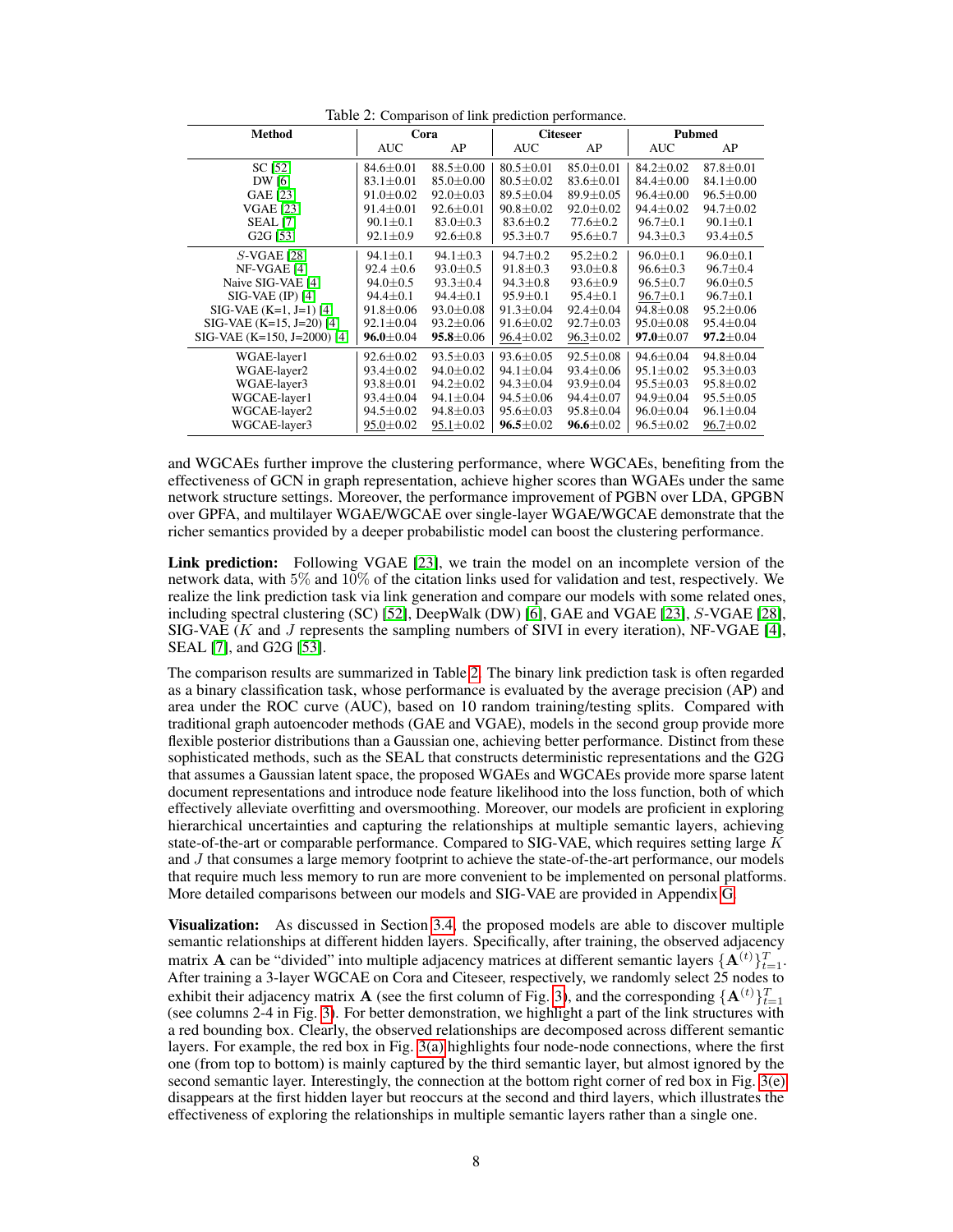

Figure 3: Visualization of part (randomly selected 25 nodes) of the hierarchical relationships learned by 3-layer WGCAEs on Cora (the first row) and Citeseer (the second row). The first column represents the observed adjacency matrix A and the second to fourth columns represent the learned adjacency matrices  $A<sup>(t)</sup>$  from the layer 1 to 3, respectively. After normalization, a brighter point of each  $A^{(t)}$  indicates a stronger node relationship, and the red zone is highlighted for better demonstrations.

#### 5.3 Balance between the node and edge generations

As discussed in Section 4, despite the analytic conditional posteriors of GPGBN leading to efficient Gibbs sampling, it is still difficult to control the trade-off between the node and edge likelihoods for different tasks, which limits the modeling capabilities of the proposed GPGBN. On the contrary, moving beyond treating node features  $X$  and adjacency matrix  $A$  equally, WGAE and WGCAE are more flexible via introducing Weibull inference networks, resulting in a controllable weight to balance the focuses



Figure 4: The effect of  $\beta$  on (a) node clustering task and (b) link prediction task.

on nodes and edges. Notably, we emphasize that the Weibull inference network of either WGAE or WGCAE only approximates the posteriors of latent document representations and can't directly improve the model performance. To evaluate the effectiveness of the weight  $\beta$ , we perform experiments with different values of  $\beta$ , and observe the model performance on node clustering and link prediction tasks using the Coil dataset. In Fig. 4, we can see that the best performance of node clustering and link prediction are achieved around  $\beta = 0.1$  and  $\beta = 100$ , respectively. Recapping (6), a larger  $\beta$ contributes to more attentions on edge reconstructions rather than node representations. This phenomenon verifies the different contributions of node and edge generations in different tasks. Besides, it also potentially explains the reason why VGAE and SIG-VAE achieve good performance on link prediction but don't work well on node clustering, since they only consider the edge generation.

# 6 Conclusion

We propose graph Poisson gamma factor analysis (GPFA) as a new relational topic model, which models both node features (attributes) and link structure (edges) jointly by sharing the topic proportions (latent representations). Then we extend the GPFA to a deep graph Poisson gamma belief network (GPGBN), which is able to explore hierarchical relationships of interconnected documents. Besides performing model inference using analytic conditional posteriors, we further interpret GPGBN as a decoder, and construct two different Weibull distribution based graph encoders, leading to two deep graph autoencoders. Through both qualitative and quantitative experiments, our models are shown to achieve promising results on various graph analytic tasks.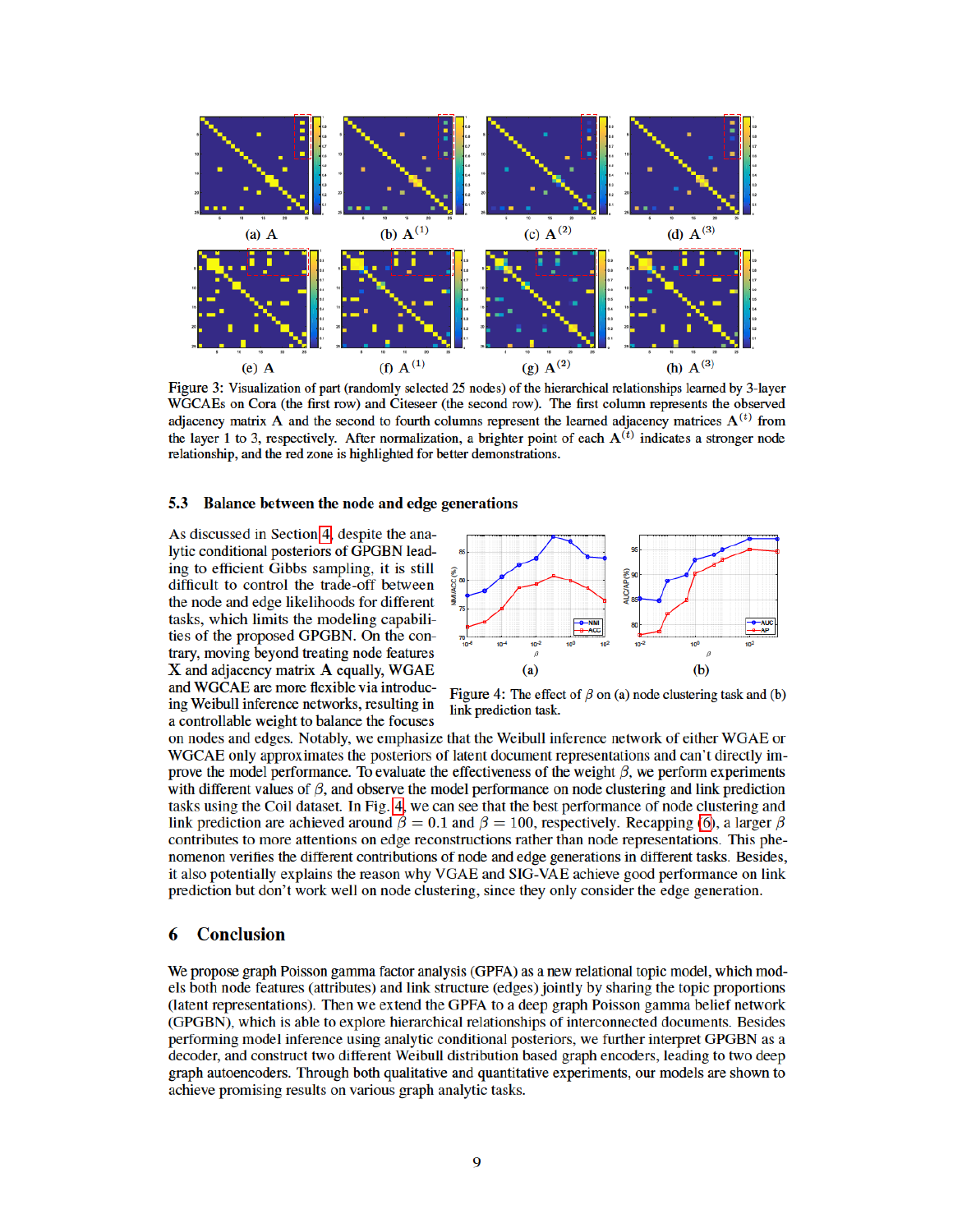# Broader Impact

The proposed GPGBN can be used to analyze network data, such as citation networks and social networks. Distinct from traditional network analysis, our model can provide intuitive visualization for hierarchical semantic topics and relationships, which potentially explain the underlying reasons for connections between the nodes (representing documents, persons, or other entities) of the network.

The developed WGAE and WGCAE are more flexible for downstream network analysis tasks, like link prediction (predict if there is a connection between the suspects), node classification (determine which community the person belongs to) and so on. Meanwhile, benefiting from incorporating the GPGBN as a decoder, both WGAE and WGCAE can provide interpretable visualization and help the user to explain the basis for the network decision. Of course, these characteristics can also be exploited by ill-intentioned users, so the risk of the proposed models being used in malicious ways cannot be ignored.

We advocate that researchers in this field pay more attention to the study of interpretable graph models, rather than only focusing on the numerical performance. The interpretable model enables the users to understand what the model really learns, which helps to evaluate the trust of the model decision and further explore additional applications.

# Acknowledgements

B. Chen acknowledges the support of the Oversea Talent by Chinese Central Government, the 111 Project (No. B18039), NSFC (61771361) and Shaanxi Innovation Team Project. M. Zhou acknowledges the support of Grant IIS-1812699 from the U.S. National Science Foundation.

## References

- [1] Bo Zhang, Tiezheng Nie, Derong Shen, Yue Kou, Ge Yu, and Ziwei Zhou. A graph clustering algorithm for citation networks. In *Asia-Pacific Web Conference*, pages 414–418. Springer, 2016.
- [2] Qi Liu, Miltiadis Allamanis, Marc Brockschmidt, and Alexander Gaunt. Constrained graph variational autoencoders for molecule design. In *Advances in neural information processing systems*, pages 7795–7804, 2018.
- [3] Mrinmaya Sachan, Danish Contractor, Tanveer A Faruquie, and L Venkata Subramaniam. Using content and interactions for discovering communities in social networks. In *Proceedings of the 21st international conference on World Wide Web*, pages 331–340, 2012.
- [4] Arman Hasanzadeh, Ehsan Hajiramezanali, Krishna Narayanan, Nick Duffield, Mingyuan Zhou, and Xiaoning Qian. Semi-implicit graph variational auto-encoders. In *Advances in Neural Information Processing Systems*, pages 10711–10722, 2019.
- [5] Deng Cai, Xiaofei He, Jiawei Han, and Thomas S Huang. Graph regularized nonnegative matrix factorization for data representation. *IEEE transactions on pattern analysis and machine intelligence*, 33(8):1548–1560, 2011.
- [6] Bryan Perozzi, Rami Al-Rfou, and Steven Skiena. Deepwalk: Online learning of social representations. In *Proceedings of the 20th ACM SIGKDD international conference on Knowledge discovery and data mining*, pages 701–710, 2014.
- [7] Muhan Zhang and Yixin Chen. Link prediction based on graph neural networks. In *Advances in Neural Information Processing Systems*, pages 5165–5175, 2018.
- [8] Charles Kemp, Thomas L Griffiths, and Joshua B Tenenbaum. Discovering latent classes in relational data. 2004.
- [9] Jake M Hofman and Chris H Wiggins. Bayesian approach to network modularity. *Physical review letters*, 100(25):258701, 2008.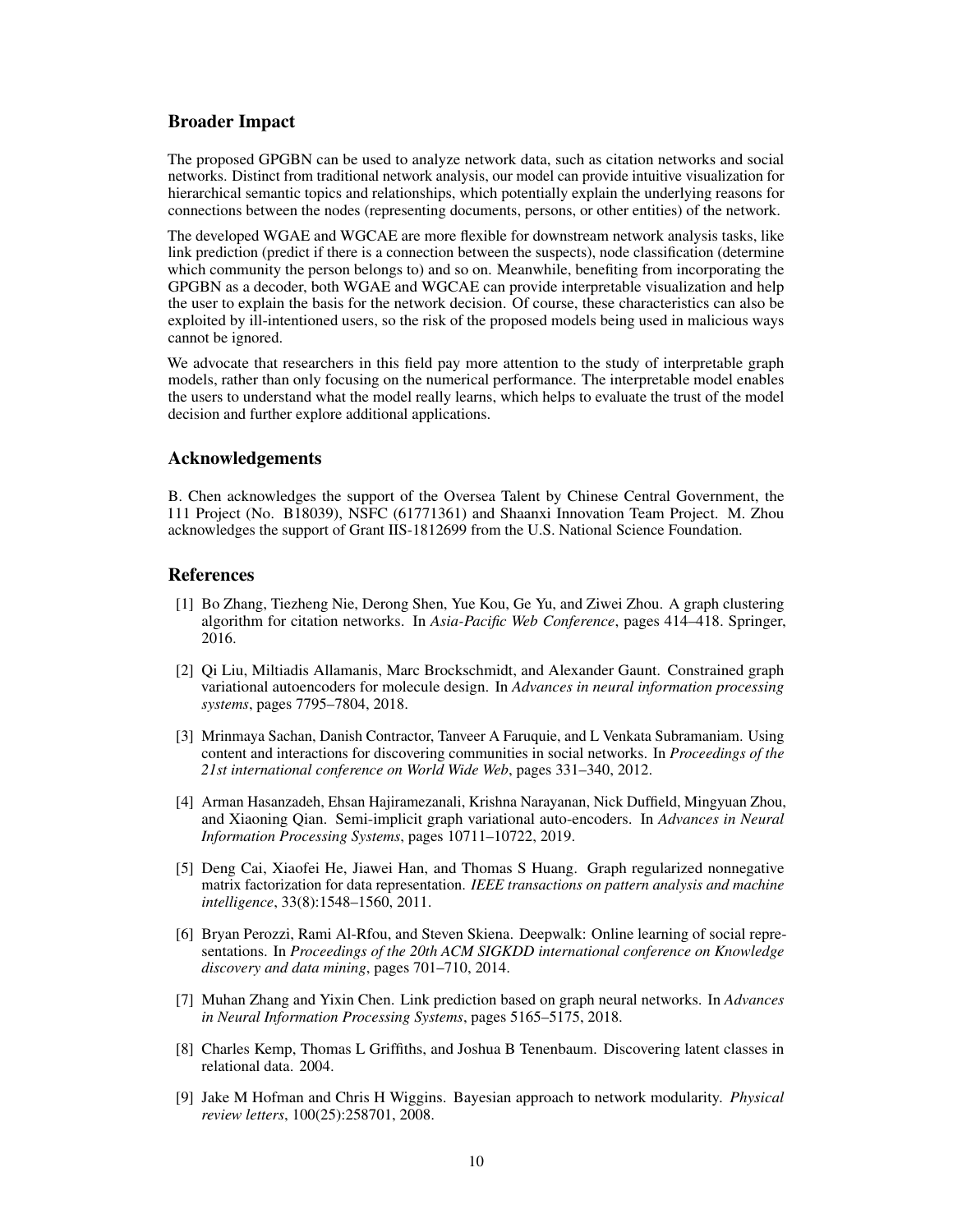- [10] Edoardo M Airoldi, David M Blei, Stephen E Fienberg, and Eric P Xing. Mixed membership stochastic blockmodels. *Journal of machine learning research*, 9(Sep):1981–2014, 2008.
- [11] Mingyuan Zhou. Infinite edge partition models for overlapping community detection and link prediction. In *Artificial intelligence and statistics*, pages 1135–1143, 2015.
- [12] David M Blei, Andrew Y Ng, and Michael I Jordan. Latent Dirichlet allocation. *Journal of machine Learning research*, 3(Jan):993–1022, 2003.
- [13] Jonathan Chang and David Blei. Relational topic models for document networks. In *Artificial Intelligence and Statistics*, pages 81–88, 2009.
- [14] Jonathan Chang, David M Blei, et al. Hierarchical relational models for document networks. *The Annals of Applied Statistics*, 4(1):124–150, 2010.
- [15] Yan Liu, Alexandru Niculescu-Mizil, and Wojciech Gryc. Topic-link LDA: joint models of topic and author community. In *proceedings of the 26th annual international conference on machine learning*, pages 665–672. ACM, 2009.
- [16] Yizhou Sun, Jiawei Han, Jing Gao, and Yintao Yu. itopicmodel: Information network-integrated topic modeling. In *2009 Ninth IEEE International Conference on Data Mining*, pages 493–502, 2009.
- [17] Gabriele Bavota, Rocco Oliveto, Malcom Gethers, Denys Poshyvanyk, and Andrea De Lucia. Methodbook: Recommending move method refactorings via relational topic models. *IEEE Transactions on Software Engineering*, 40(7):671–694, 2013.
- [18] Rajesh Ranganath, Linpeng Tang, Laurent Charlin, and David Blei. Deep exponential families. In *Artificial Intelligence and Statistics*, pages 762–771, 2015.
- [19] Zhe Gan, Changyou Chen, Ricardo Henao, David Carlson, and Lawrence Carin. Scalable deep Poisson factor analysis for topic modeling. In *International Conference on Machine Learning*, pages 1823–1832, 2015.
- [20] Mingyuan Zhou, Yulai Cong, and Bo Chen. Augmentable gamma belief networks. *The Journal of Machine Learning Research*, 17(1):5656–5699, 2016.
- [21] Diederik P Kingma and Max Welling. Stochastic gradient vb and the variational auto-encoder. In *Second International Conference on Learning Representations, ICLR*, volume 19, 2014.
- [22] Danilo Jimenez Rezende, Shakir Mohamed, and Daan Wierstra. Stochastic backpropagation and approximate inference in deep generative models. *arXiv preprint arXiv:1401.4082*, 2014.
- [23] Thomas N Kipf and Max Welling. Variational graph auto-encoders. *arXiv preprint arXiv:1611.07308*, 2016.
- [24] Thomas N Kipf and Max Welling. Semi-supervised classification with graph convolutional networks. *arXiv preprint arXiv:1609.02907*, 2016.
- [25] Martin Simonovsky and Nikos Komodakis. Graphvae: Towards generation of small graphs using variational autoencoders. In *International Conference on Artificial Neural Networks*, pages 412–422. Springer, 2018.
- [26] Bidisha Samanta, DE Abir, Gourhari Jana, Pratim Kumar Chattaraj, Niloy Ganguly, and Manuel Gomez Rodriguez. Nevae: A deep generative model for molecular graphs. In *Proceedings of the AAAI Conference on Artificial Intelligence*, volume 33, pages 1110–1117, 2019.
- [27] Muhan Zhang, Shali Jiang, Zhicheng Cui, Roman Garnett, and Yixin Chen. D-vae: A variational autoencoder for directed acyclic graphs. In *Advances in Neural Information Processing Systems*, pages 1586–1598, 2019.
- [28] Tim R Davidson, Luca Falorsi, Nicola De Cao, Thomas Kipf, and Jakub M Tomczak. Hyperspherical variational auto-encoders. *arXiv preprint arXiv:1804.00891*, 2018.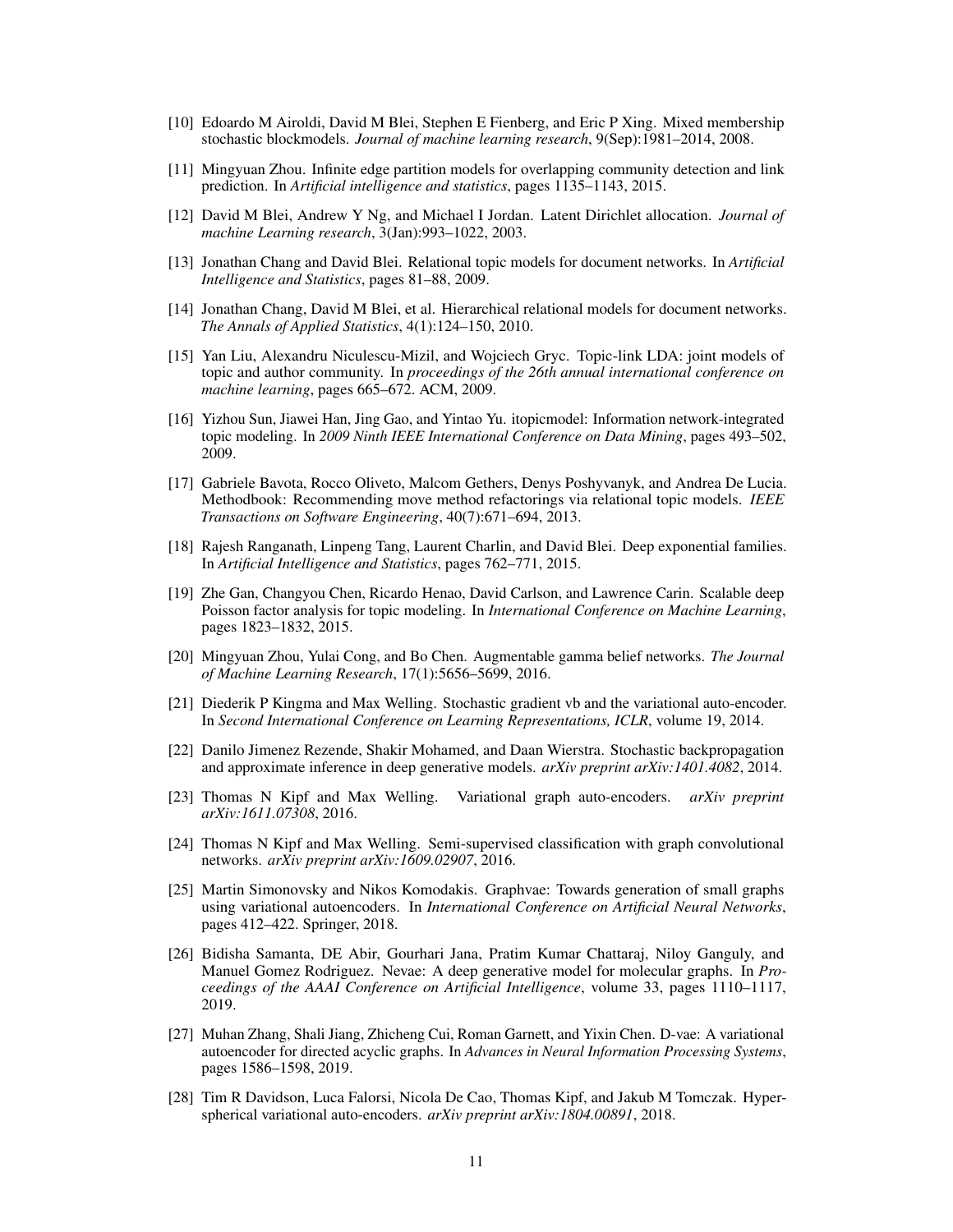- [29] John Canny. GaP: a factor model for discrete data. In *Proceedings of the 27th annual international ACM SIGIR conference on Research and development in information retrieval*, pages 122–129, 2004.
- [30] XianXing Zhang and Lawrence Carin. Joint modeling of a matrix with associated text via latent binary features. In *Advances in Neural Information Processing Systems*, pages 1556–1564, 2012.
- [31] Xinran He, Theodoros Rekatsinas, James Foulds, Lise Getoor, and Yan Liu. Hawkestopic: A joint model for network inference and topic modeling from text-based cascades. In *International conference on machine learning*, pages 871–880, 2015.
- [32] Fangjian Guo, Charles Blundell, Hanna Wallach, and Katherine Heller. The bayesian echo chamber: Modeling social influence via linguistic accommodation. In *Artificial Intelligence and Statistics*, pages 315–323, 2015.
- [33] Prem Gopalan, Jake M Hofman, and David M Blei. Scalable recommendation with Poisson factorization. *arXiv preprint arXiv:1311.1704*, 2013.
- [34] Prem K Gopalan, Laurent Charlin, and David Blei. Content-based recommendations with Poisson factorization. In *Advances in Neural Information Processing Systems*, pages 3176– 3184, 2014.
- [35] Ning Chen, Jun Zhu, Fei Xia, and Bo Zhang. Discriminative relational topic models. *IEEE transactions on pattern analysis and machine intelligence*, 37(5):973–986, 2014.
- [36] Ayan Acharya, Dean Teffer, Jette Henderson, Marcus Tyler, Mingyuan Zhou, and Joydeep Ghosh. Gamma process Poisson factorization for joint modeling of network and documents. In *Machine Learning and Knowledge Discovery in Databases - European Conference*, pages 283–299, 2015.
- [37] Zonghan Wu, Shirui Pan, Fengwen Chen, Guodong Long, Chengqi Zhang, and Philip S Yu. A comprehensive survey on graph neural networks. *arXiv preprint arXiv:1901.00596*, 2019.
- [38] Zhengjue Wang, Chaojie Wang, Hao Zhang, Zhibin Duan, Mingyuan Zhou, and Bo Chen. Learning dynamic hierarchical topic graph with graph convolutional network for document classification. In *Artificial Intelligence and Statistics*, 2020.
- [39] Xin Miao, Xin Yuan, Yunchen Pu, and Vassilis Athitsos. lambda-net: Reconstruct hyperspectral images from a snapshot measurement. In *2019 IEEE/CVF International Conference on Computer Vision (ICCV)*, pages 4058–4068. IEEE.
- [40] Shaobo Min, Xuejin Chen, Zheng-Jun Zha, Feng Wu, and Yongdong Zhang. A two-stream mutual attention network for semi-supervised biomedical segmentation with noisy labels. In *Proceedings of the AAAI Conference on Artificial Intelligence*, volume 33, pages 4578–4585, 2019.
- [41] Lei Yue, Xin Miao, Pengbo Wang, Baochang Zhang, Xiantong Zhen, and Xianbin Cao. Attentional alignment networks. In *BMVC*, 2018.
- [42] Mingzhang Yin and Mingyuan Zhou. Semi-implicit variational inference. In *International Conference on Machine Learning*, pages 5660–5669, 2018.
- [43] Chaojie Wang, Bo Chen, Sucheng Xiao, and Mingyuan Zhou. Convolutional Poisson gamma belief network. In *International conference on machine learning*, volume 97, pages 6515–6525. PMLR, 2019.
- [44] Irina Higgins, Loic Matthey, Arka Pal, Christopher Burgess, Xavier Glorot, Matthew Botvinick, Shakir Mohamed, and Alexander Lerchner. beta-VAE: Learning basic visual concepts with a constrained variational framework. In *International conference on learning representation*, volume 2, page 6, 2017.
- [45] Hao Zhang, Bo Chen, Dandan Guo, and Mingyuan Zhou. WHAI: Weibull hybrid autoencoding inference for deep topic modeling. *In International conference on learning representations*, 2018.